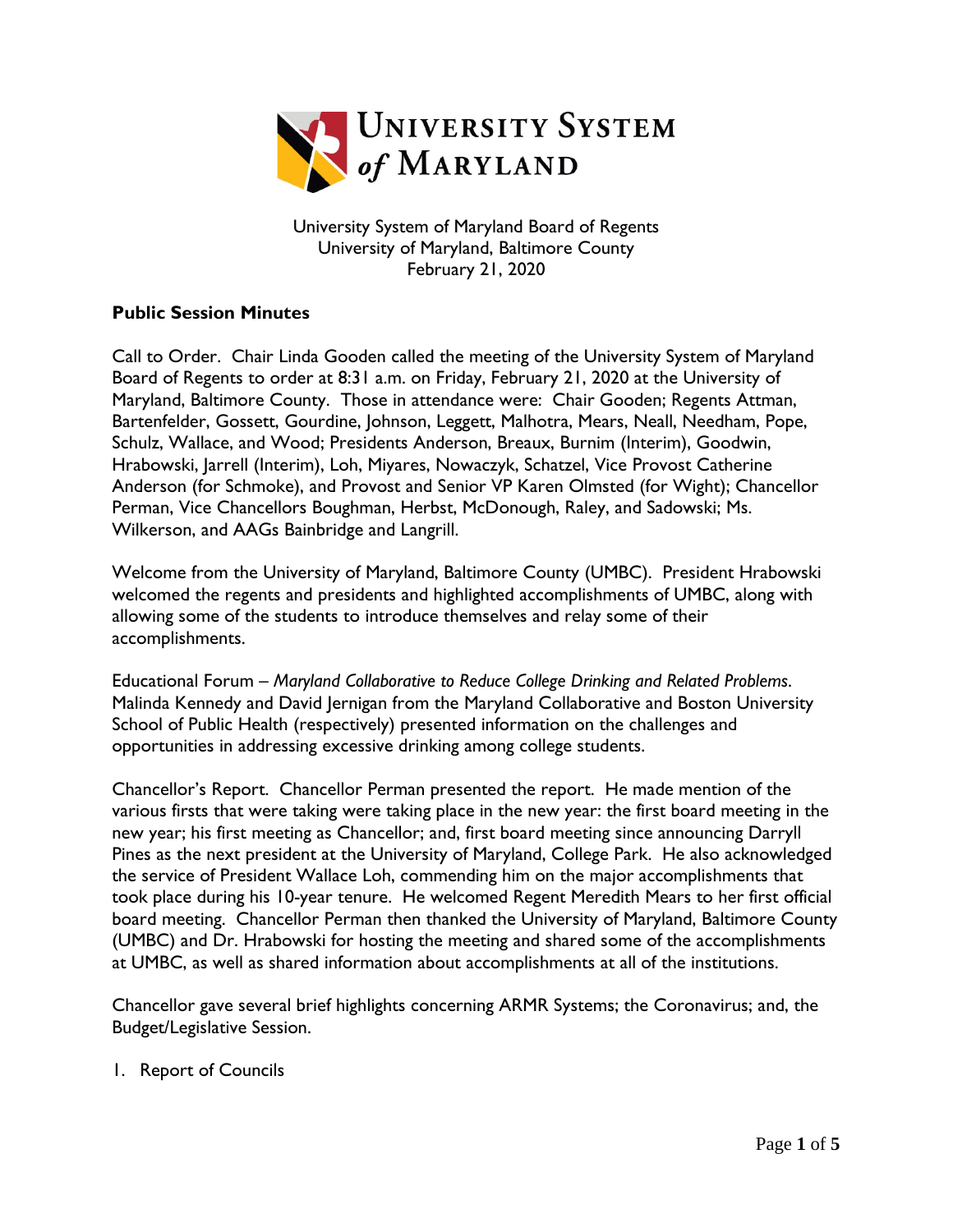- a. University System of Maryland Student Council (USMSC). Mr. Forrest presented the report, indicating that they had a session with Dr. MJ Bishop in reference to the Maryland Open Source Textbook initiative; discussed best practices concerning student voter registration and participation; and, began the process to create and distribute the State of Shared Governance Surveys for the State of Shared Governance Report.
- b. Council of University System Faculty (CUSF). Dr. Kauffman presented the report, to include meetings and activities relating to the last Council meeting; academic integrity initiative; civility issue; emeritus faculty BOR member resolution; advocacy day; and state of Shared Governance Report.
- c. Council of University System Staff (CUSS). Dr. Shishineh presented the report, sharing that they discussed the Board of Regents Staff Awards; legislative affairs and policy—advocacy day; and, shared governance survey.
- d. Council of University System Presidents (CUSP). Dr. Breaux presented the report for January and February, sharing information about Delegate Moon's inquiry about how institutions handle personal data of members of the public; the formation of an Enrollment Workgroup; the CUSP annual retreat with a focus on strategic planning; and, the potential for lawsuits related to implementation of DOE Title IX regulations. President Breaux shared the results of a CUSP survey; Dr. Boughman discussed telephonic mental health services; there was an update on the coronavirus and mentioned that there is a new webpage on the USM website. Recommendations were also shared from the mold and adenovirus report, with a request that presidents share them with their campuses and evaluate how they can be applied. Dr. Bishop provided information about the Greater Washington Partnership CoLAB and how USM institutions can become more involved.
- 2. Consent Agenda. The Consent Agenda was presented to the regents by Chair Gooden. She asked if there were any items on the agenda that should be removed for further discussion. There were no requests to remove any items; therefore, Chair Gooden moved, and Regent Pope seconded the motion to accept the consent agenda; it was unanimously approved. The items included were:

## 1. Consent Agenda Chair Gooden Chair Gooden Chair Gooden Chair Gooden Chair Gooden

- a. Committee of the Whole
	- i. Approval of meeting minutes from December 20, 2019 Public and Closed Sessions (action)
	- ii. Resolution on Defense Security Service (action)
- b. Committee on Audit
	- i. Approval of meeting minutes from December 18, 2019 Public and Closed Sessions (action)
- c. Committee on Governance and Compensation
	- i. Approval of meeting minutes from February 10, 2020 Public and Closed Sessions (action)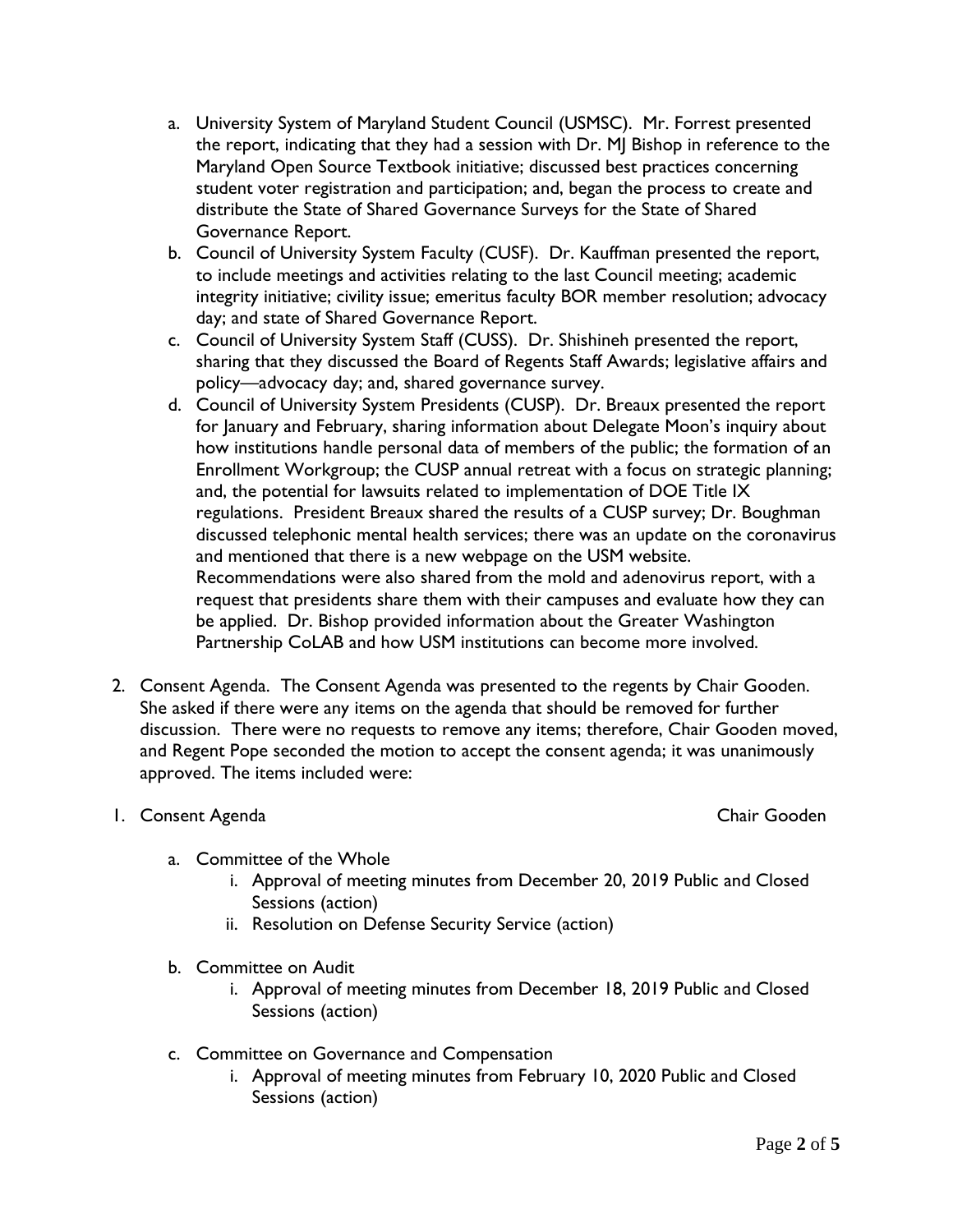- ii. Coppin State University Faculty Salary Equity Plan (information)
- d. Committee on Finance
	- i. Approval of meeting minutes from December 12, 2019 Public and Closed Sessions (action)
	- ii. University System of Maryland: FY 2021 Operating Budget Update (information)
	- iii. Discussion of FY 2019 USM Audited Financial Statements (information)
	- iv. The Universities at Shady Grove: 2019 Facilities Master Plan Update (action)
	- v. Towson University: Increase Authorization for Glen Towers Renovation Project (action)
	- vi. University of Maryland, College Park: Real Property Exchange Supporting City Hall Block Project (action)
	- vii. University of Maryland, College Park: Sale of Land to Core Campus Manager, LLC (action)
	- viii. University of Maryland, Baltimore: School of Nursing Student Services Renovation and Window Replacement (action)
	- ix. Proposed Amendment to University of Maryland Global Campus HR Policy VII-1.22-GC—UMGC Policy on Separation for Regular Exempt and Overseas Staff Employees (action)
	- x. University System of Maryland: Review of Capital Improvement Projects (information)
	- xi. University of Maryland, Baltimore: Amendments to the Ground Lease between UMB and UMB Health Sciences Research Park Corporation at the University of Maryland BioPark, Baltimore (action)
- e. Committee on Education Policy and Student Life
	- i. Approval of meeting minutes from January 7, 2020 Public and Closed Sessions (action)
	- ii. New Academic Program Proposal (action)
		- 1. University of Maryland, College Park: Bachelor of Arts in Real Estate and the Built Environment
	- iii. Proposal of New Academic Title and Rank (action)
		- 1. University of Maryland, Baltimore
	- iv. Civic Engagement and Civic Education: Update and Student Panel (information)
	- v. New Program 5-Year Enrollment Review (information)
	- vi. Results of Periodic (7-Year) Reviews of Academic Programs (information)
	- vii. Report on Extramural Funding FY 2019 (information)
- f. Committee on Economic Development and Technology Commercialization
	- i. Approval of meeting minutes from November 19, 2019 Public Session (action)
	- ii. Approval of meeting minutes from February 10, 2020 Public Session (action)
- 3. Review of Items Removed from Consent Agenda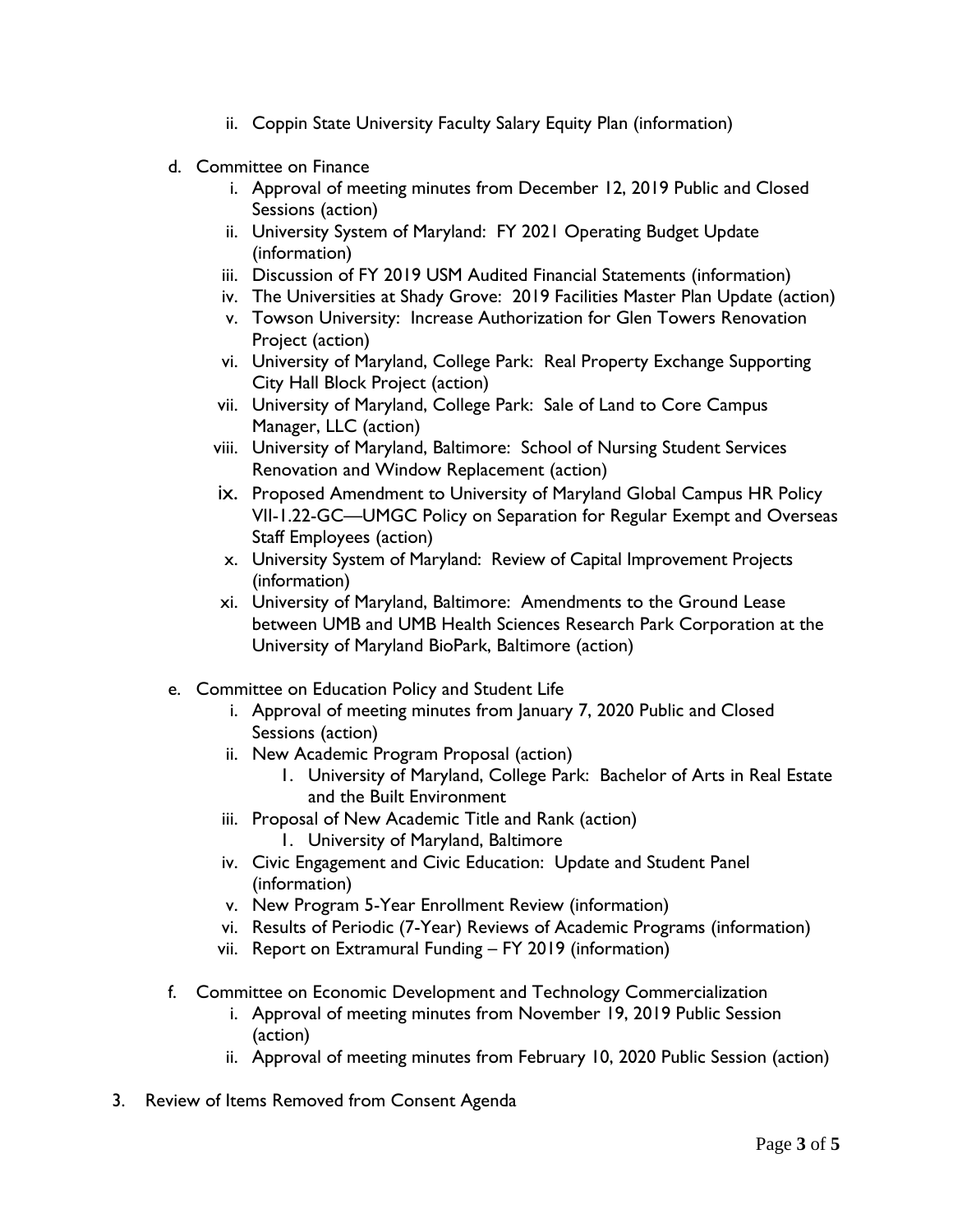## 4. Committee Reports

- a. Committee on Governance and Compensation
	- i. Revision of Bylaws of the Board of Regents (action). Regent Gossett moved that the Regents review and discuss the revisions to the Board of Regents Bylaws. Chair Gooden seconded the motion; unanimously approved.
- b. Committee of the Whole Chair Gooden Chair Gooden

- i. University of Maryland, College Park President Search (action). Regent Attman presented the report, stating that the search was now concluded, and he thanked the search committee for all of their hard work. He then enumerated steps taken to ensure all constituents were kept apprised of the progress by holding town hall meetings, listening sessions, and conducting tours. Regent Attman then moved that the Board affirm the selection of Dr. Darryll Pines as the University of Maryland, College Park's next president effective July 1, 2020. Regent Pope seconded the motion; unanimously approved.
- ii. Universities at Shady Grove (USG): Commission Report—Update on Recommendations (information). Vice Chancellor Ellen Herbst provided information concerning the request from the General Assembly to evaluate leadership and a new funding model that better ensures the long-term fiscal viability of USG; additional missions for USG based on economic development needs of the region and State; and, current and planned transportation enhancements to USG and a cost/benefit analysis.
- iii. University System of Maryland Coronavirus Update (information). Chancellor Perman provided an update on what steps are being taken to ensure the safety of USM students, faculty, and staff. He assured everyone that everything is being carefully monitored and that we are following the guidance from the CDC and State department. Communique has been shared with senior level officials on all USM campuses, as well as the establishment of a special website dedicated to sharing information about the coronavirus. Additionally, a session was held for all USM presidents and senior officials to hear from medical experts from UMB's medical department. Chancellor Perman also encouraged everyone to be sensitive and vigilant to people on our campuses who are feeling vulnerable to bigotry. He does not want anyone to be stigmatized because of this virus.
- iv. HelioCampus Update (information). President Miyares provided an update, stating that due to the success and to leverage its growth potential, HelioCampus has added a new majority investor, Pamlico Capital, a respected growth equity firm with previous investments in educational measurement and research. He stated that the additional capital will position HelioCampus to further develop its proprietary analytics suite and expand its sales and marketing efforts, helping more institutions improve their operational performance, drive better student outcomes, and increase alumni network engagement.